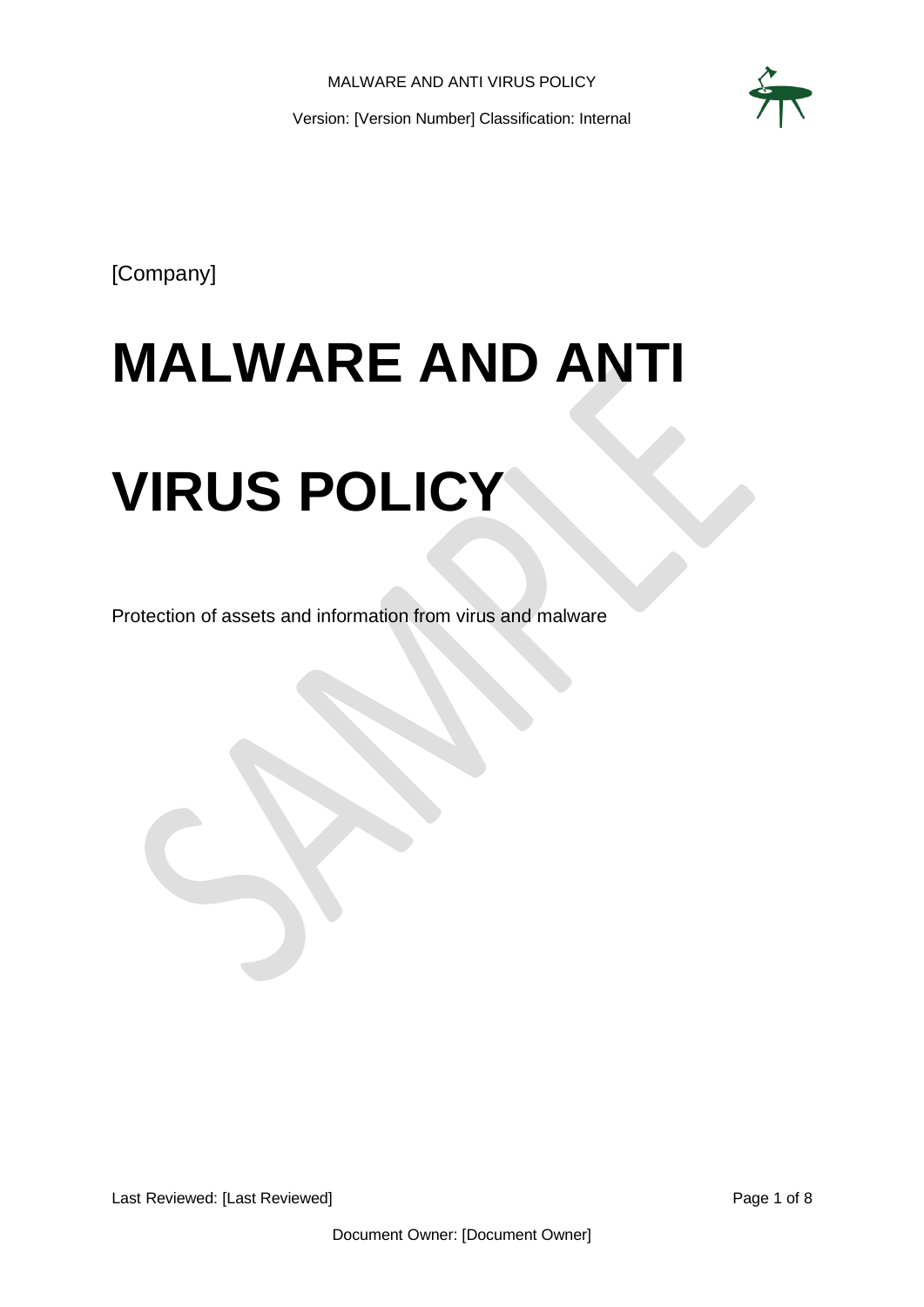

## **Document Version Control**

<span id="page-1-0"></span>

|     | <b>Last Modified</b> | <b>Last Modified By</b> | <b>Document Changes</b> |
|-----|----------------------|-------------------------|-------------------------|
| 0.1 | [DATE]               |                         | Document first created  |
|     |                      |                         |                         |
|     |                      |                         |                         |
|     |                      |                         |                         |
|     |                      |                         |                         |
|     |                      |                         |                         |
|     |                      |                         |                         |
|     |                      |                         |                         |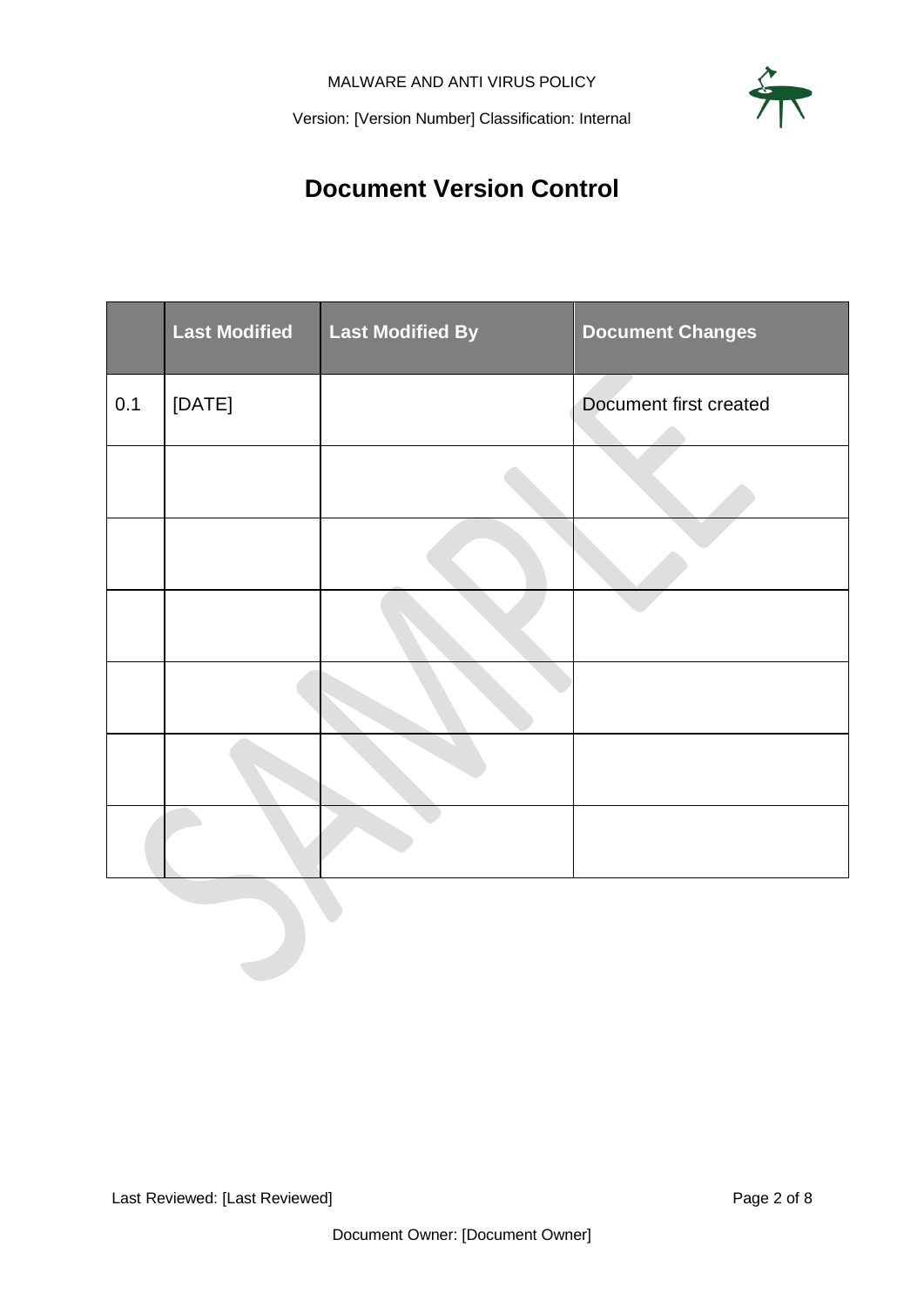$\frac{3}{4}$ 

Version: [Version Number] Classification: Internal

## **Document Contents Page**

<span id="page-2-0"></span>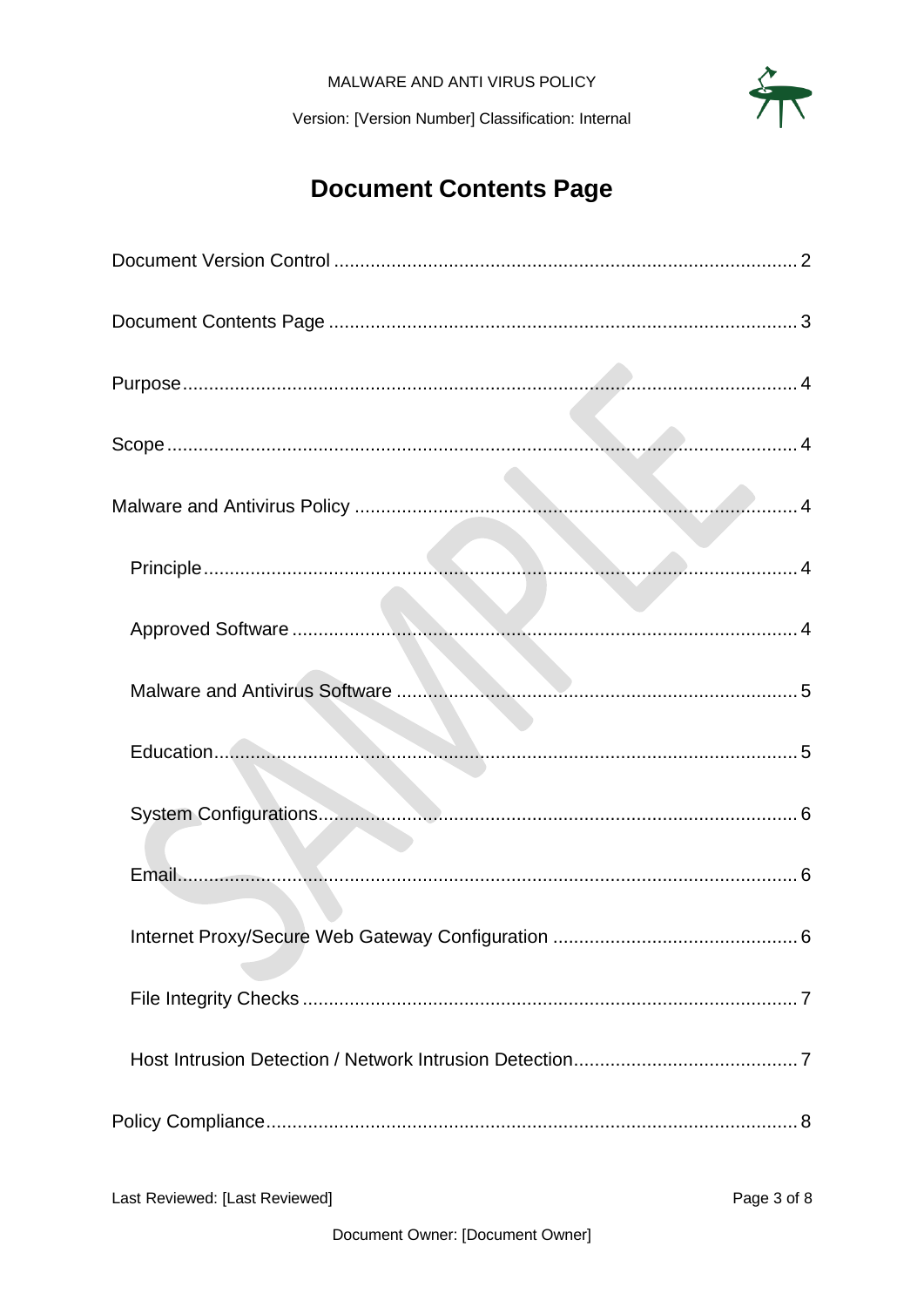

## <span id="page-3-0"></span>**Purpose**

This policy is to manage and mitigate the risk of malware and viruses.

## <span id="page-3-1"></span>**Scope**

<span id="page-3-2"></span>**Malware and Antivirus Policy**

#### <span id="page-3-3"></span>**Principle**

Company devices have adequate protection of company information from the risk of malware or virus.

#### <span id="page-3-4"></span>**Approved Software**

Only company approved and licenced software is to be installed on company equipment.

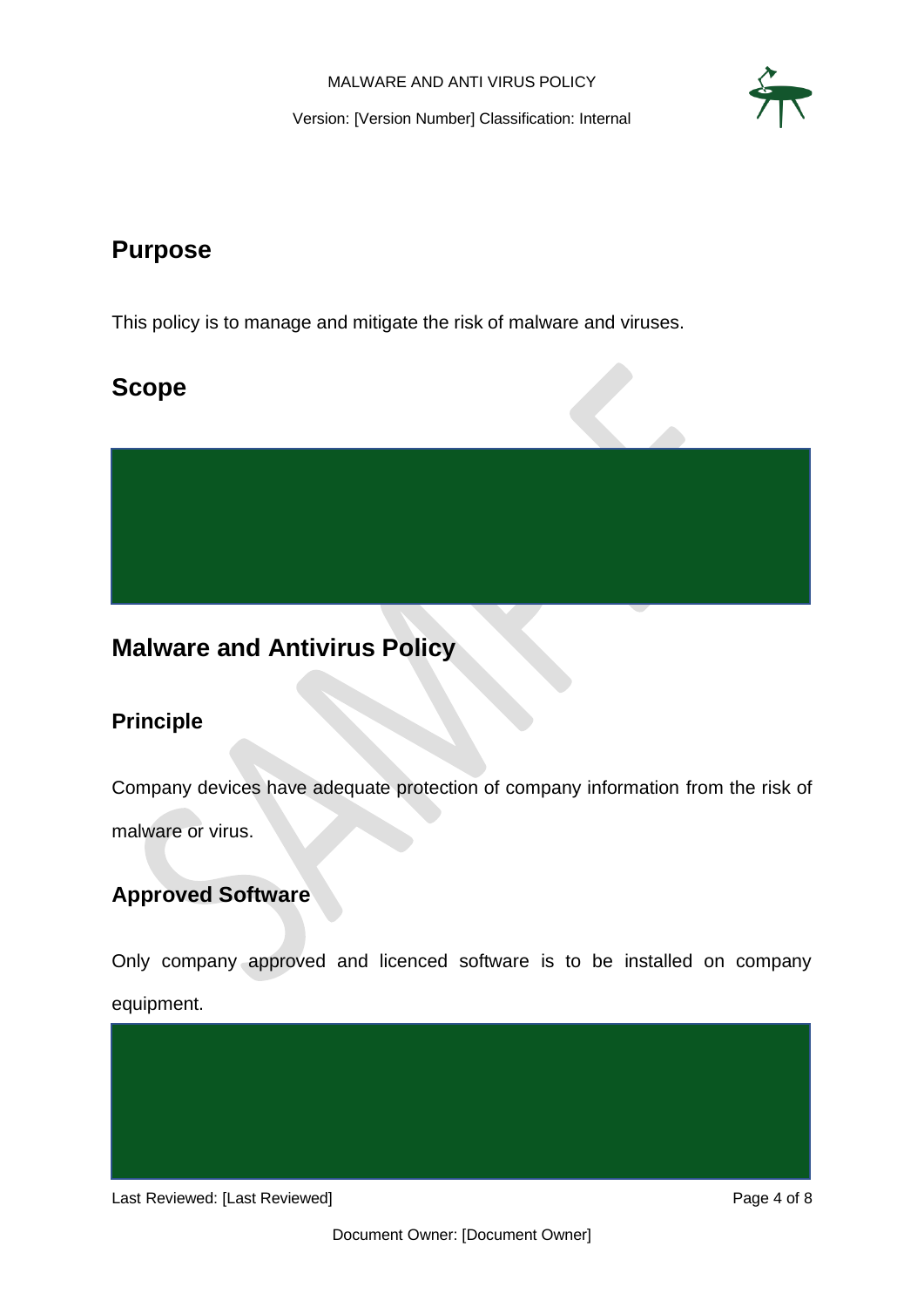

#### <span id="page-4-0"></span>**Malware and Antivirus Software**

Malware and Antivirus Software must be installed on every device that can run it.



#### <span id="page-4-1"></span>**Education**

Users are educated periodically as part of the user training and awareness process on phishing, safe use of the internet, software usage and what to do in the event of a virus or malware infection.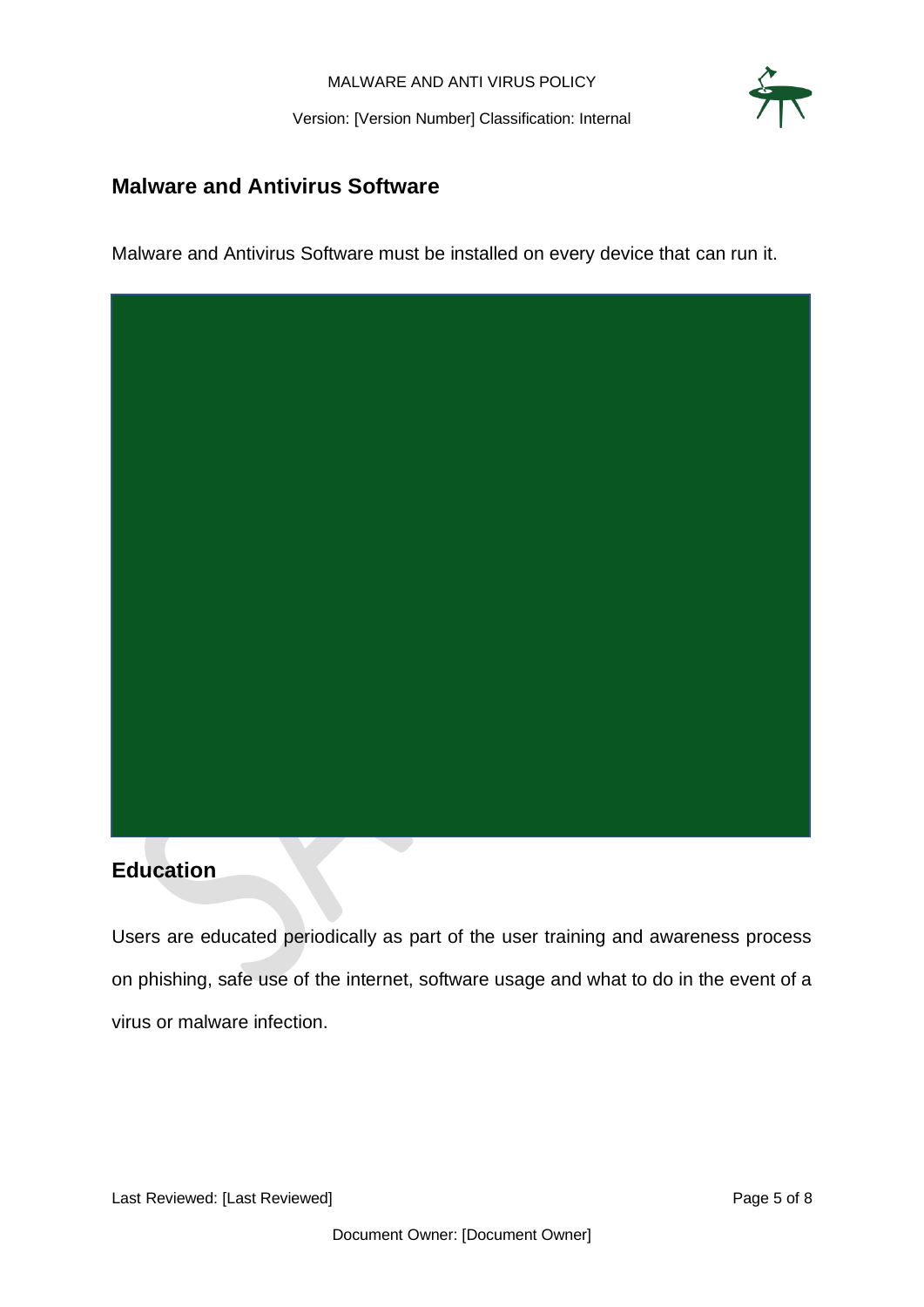MALWARE AND ANTI VIRUS POLICY



Version: [Version Number] Classification: Internal

## <span id="page-5-0"></span>**System Configurations**

<span id="page-5-1"></span>

### <span id="page-5-2"></span>**Internet Proxy/Secure Web Gateway Configuration**



Last Reviewed: [Last Reviewed] example 2014 and 2015 and 2016 and 2017 and 2018 and 2018 and 2019 and 2019 and 2019 and 2019 and 2019 and 2019 and 2019 and 2019 and 2019 and 2019 and 2019 and 2019 and 2019 and 2019 and 201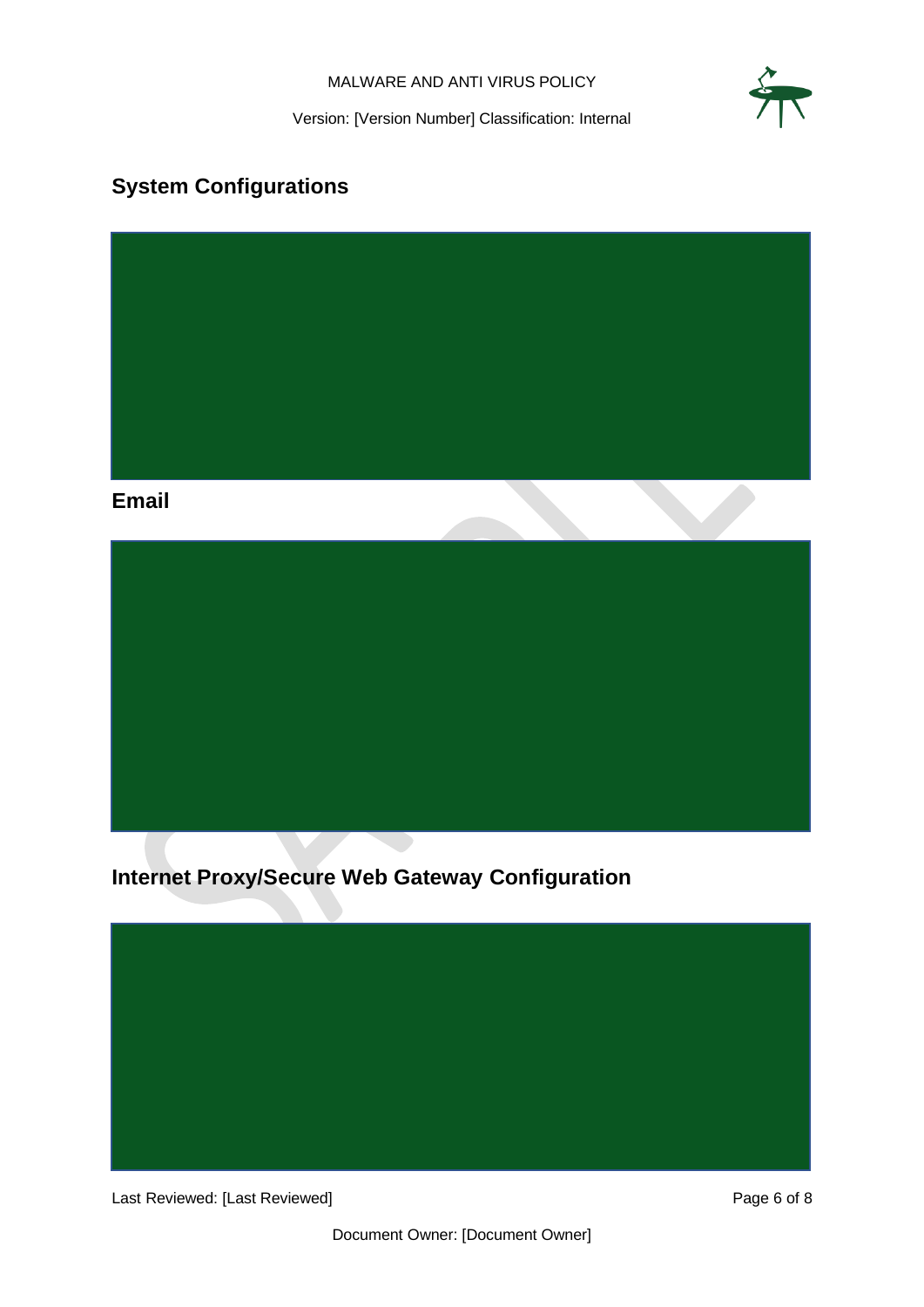#### MALWARE AND ANTI VIRUS POLICY



Version: [Version Number] Classification: Internal



### <span id="page-6-0"></span>**File Integrity Checks**

## <span id="page-6-1"></span>**Host Intrusion Detection / Network Intrusion Detection**



Last Reviewed: [Last Reviewed] example 2 of 8